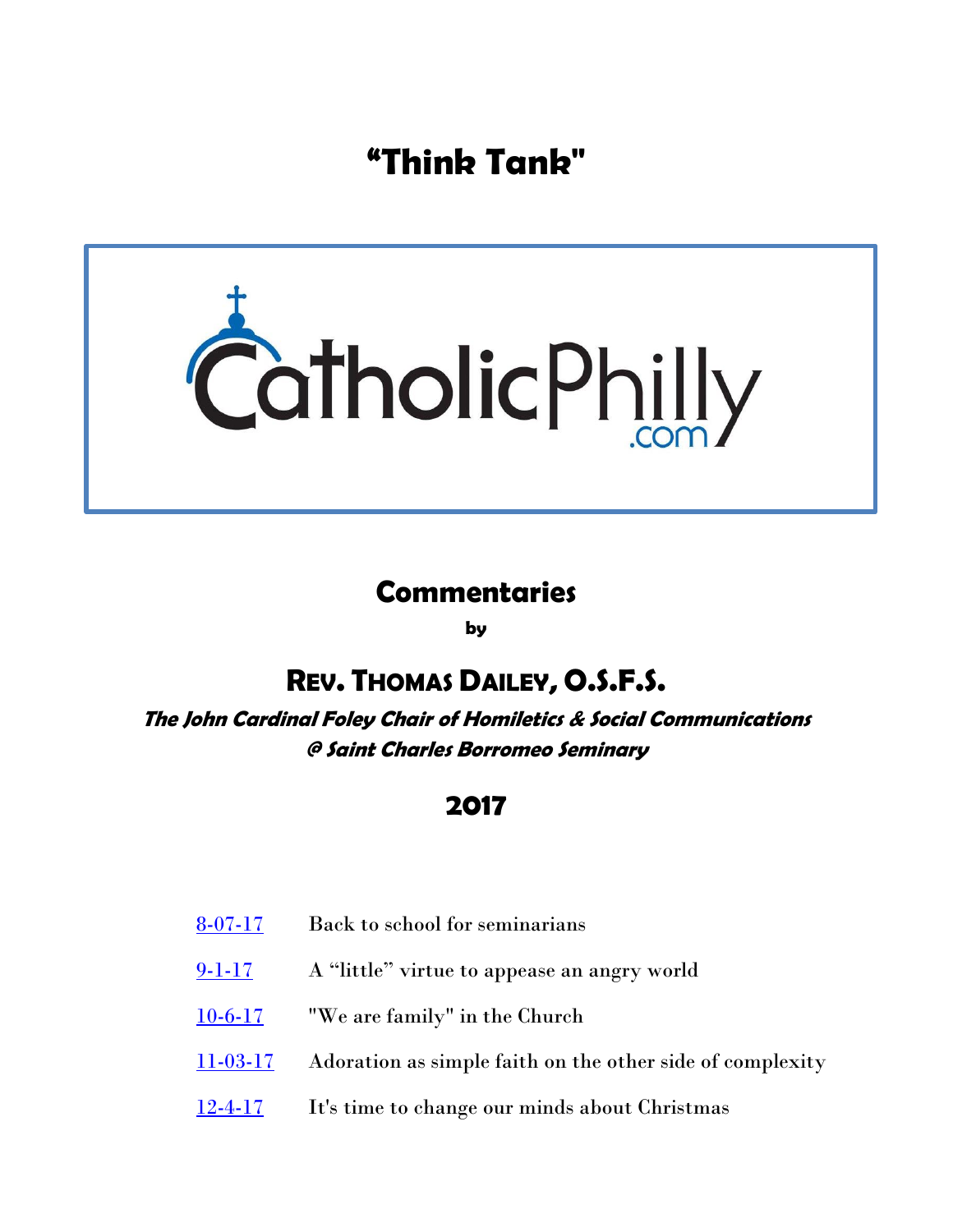<span id="page-1-0"></span>

# **We're living in a digital age, and future priests must be formed in it (8/7/17)**

St. Francis de Sales once claimed that "knowledge is the eighth sacrament for the hierarchy of the church." In context, he was not seeking to alter long-standing church tradition. Instead, he was indicating the need for more and better theological education since, in his view, a significant factor in the defection of Catholics from their faith was the clergy's uninspiring, and at time erroneous, teaching.

In the twenty-first century Church, the need for knowledge remains paramount for priests, present and future. This month, as students head back to school, seminarians will also begin or continue their journey toward ordination. What do they need to know to bolster belief in our times?

Like anyone, they need to master the basics of how to read, write and speak. More deeply, they must learn how to think and how to know God by studying philosophy and theology. More broadly, they should learn the ways of the world, in science and in business. More specifically, they need to master their own tools of the trade, in the work of liturgical worship and apostolic ministry.

But in a seminary, the goal of learning is not simply education, but formation. In addition to intellectual matters, future priests are schooled in ways human, spiritual and pastoral, enabling them to develop maturity, a life of prayer and a commitment to service. According to a recent Vatican guide on "The Gift of the Priestly Vocation," these four dimensions of seminary education aim at "transforming" or "assimilating" the hearts of men "in the image of the heart of Christ."

This integrated approach to priestly formation faces a steep challenge, since seminarians come to their schooling already formed, in many ways unconsciously so. Whether in nuclear, blended, or broken families, their vocation was incubated at home. Whether through popular devotions or charismatic conferences or service trips, their vocation has been nurtured in a particular experience of faith. Whether conservative or liberal, traditional or progressive, their conceptualization of "church" and "priest" is shaped by larger cultural forces at work all around them.

Of these, perhaps none holds more sway than the digital environment in and through which life takes place today. Especially for this "native" generation, technology exercises a defining influence on how they think and act, and consequently on how they believe and will minister in the church. The Vatican's new guide acknowledges this realm as something "from which the pastors of the future cannot remain aloof" (no. 97). "The church," it says, "looks confidently at the possibilities offered by the digital world for evangelization" (no. 98). The document also reminds seminarians "to pay prudent attention to the inevitable risks that come with frequenting the digital world" (no. 99).

But cultivating a "sacramental" knowledge in the world of mass media and social networks demands a larger perspective than the one sketched in the guide. It calls for a more profound "thinkability of the faith in the light of the logic of the web," according to Jesuit Father Antonio Spadaro. In that enlightened logic, the internet is not just a place to go to during free time, or even during class (if permitted to do so). The digital world has exploded such notions of time and place. Nor is digital technology simply a powerful tool in their pastoral pocket which seminarians need to learn to use religiously. With or without their devices at hand, the reality of digital life is always "on."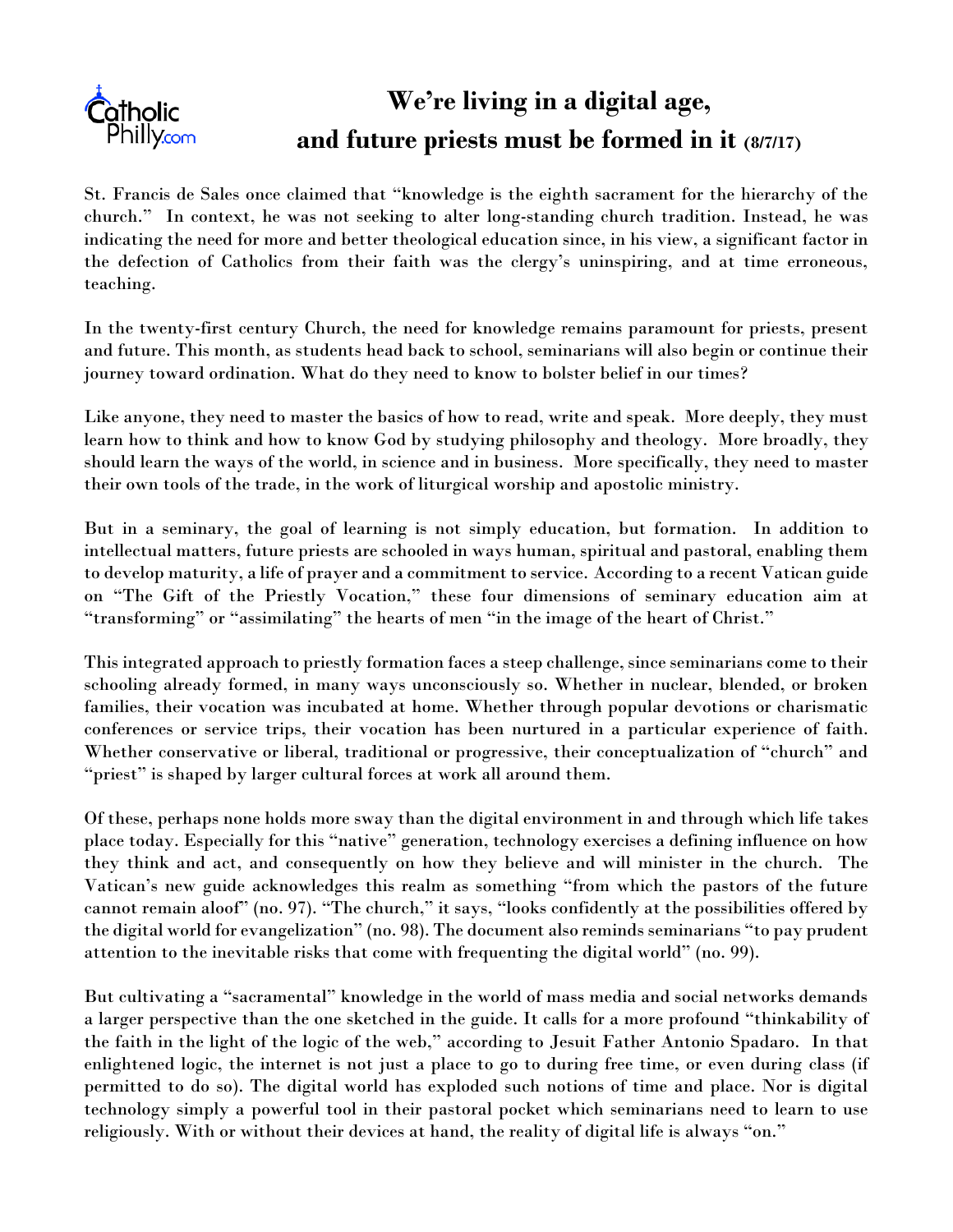Online is where we get our information and pay our bills. There we express our thoughts, convey our hopes, and share our views in words and images. The digital realm offers a repository of data at our fingertips and a link to others near and far. Thanks to the power of apps, it also facilitates reading Scripture, praying the liturgical hours, viewing faraway liturgical ceremonies, going on a pilgrimage while staying in place and even making donations to the parish.

Like others their age, seminarians have grown up accustomed to digital technology. To be well-formed in their priestly vocation, they need to learn balance, not by turning off their use of devices, but by simultaneously appreciating the power of silence, in order to remain ever in dialogue with the One who calls them to this vocation.

Then, we hope, they will better positioned to encounter others, on- and off-line, so as to engage them even now with the joyful message of salvation that will be theirs to proclaim one day as priests.

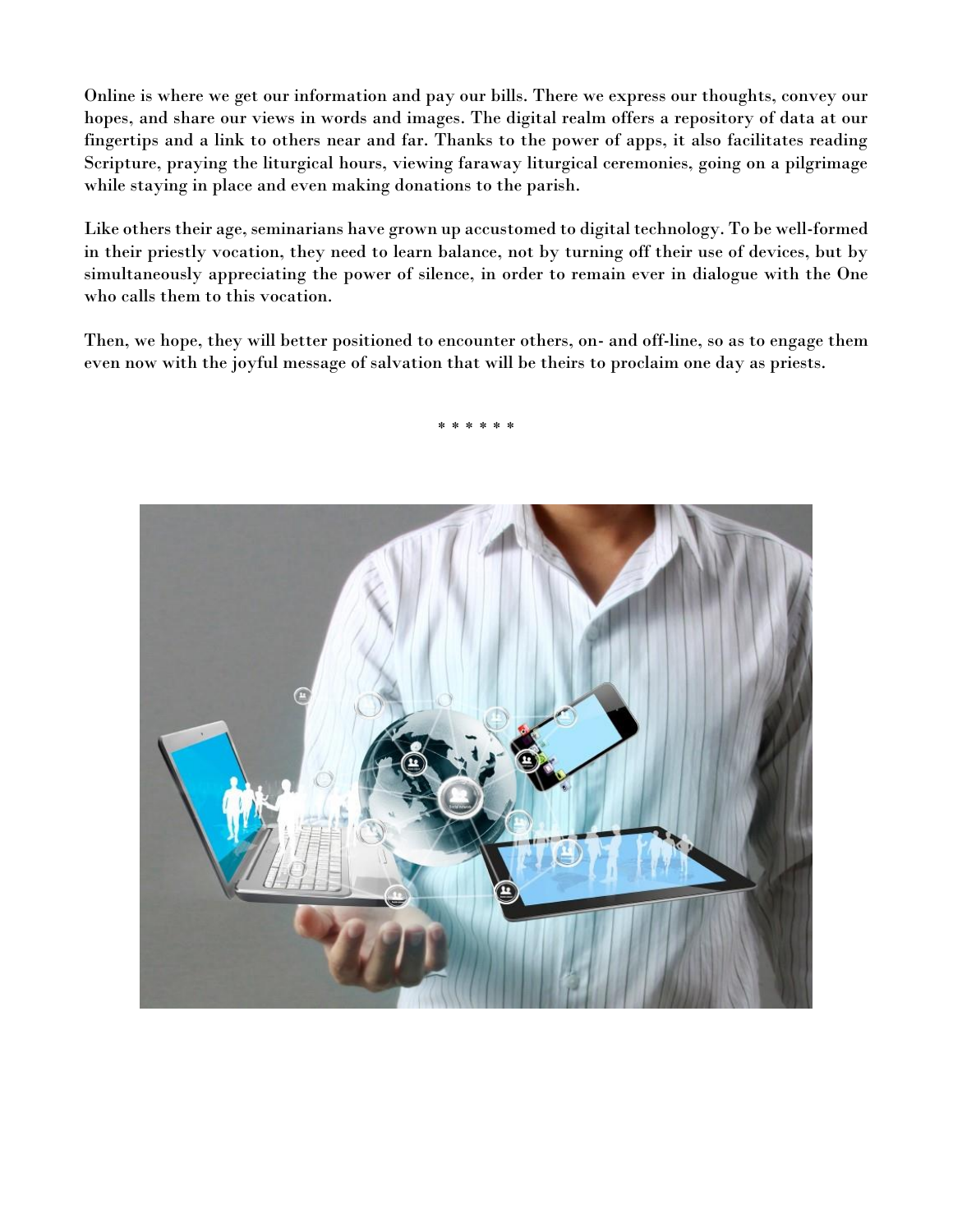## **C**otholic **Philly.com**

### <span id="page-3-0"></span>**A "LITTLE" VIRTUE TO APPEASE AN ANGRY WORLD (9/1/17)**

A close friend of mine proudly describes the Philly neighborhood where he grew up as a place "where the men are men, and so are the women!" Lest anyone misunderstand, he's not a chauvinist. He's not commenting on transgenderism. He means no insult nor to demean his peers. In fact, ladies from the same 'hood tend to agree with him!

His sardonic saying characterizes the locale of his upbringing as a tough place. Life on those streets demands a mixture of brawn and brains, of strength and savvy. When necessary, local law is enforced with fists. To thrive there, everyone has to "be a man."

That expression suggests that manly men are the strong ones, that virility exudes toughness. It's not a big leap from this image to the belief that "to the victor go the spoils."

That conception undergirds the alt- and anti- movements making news these days. The stories and images portray the force of anger inciting the masses, coaxing into public expression an impulse to vengeance.

Recently, Archbishop Chaput of Philadelphia identified this as our American "[epidemic](http://catholicphilly.com/2017/08/think-tank/archbishop-chaput-column/the-epidemic-and-its-cure/)." He claims we are "addicted" to it because we've learned "to like being angry." He adds that "we're relentlessly reinforced in it by mass media that compulsively feed our emotions and starve our reason."

Admittedly, anger is not a new illness. But curing this epidemic does require something new – a reconceptualization of what it means to be a manly man. To counter the anger rampant in society, we need men (and women) who know, and live, the virtue of meekness.

Virtue has its etymological roots in notions of force, strength, and vigor long associated with men (from the Latin "vir" meaning man). But meekness hardly comes off as manly in a world of pronounced conflict.

Enter St. Francis de Sales, with his insight that "nothing is so strong as gentleness, nothing so gentle as real strength."

This saint knew anger up-close. The subject of numerous insults and calumnies, he confesses being prone to anger and struggling mightily to keep it in check. His natural proclivity likely inspired his adamant advice in the *Introduction to the Devout Life* to "not be angry at all, if that is possible, and (to) not accept any pretext whatsoever to open the door of your heart to wrath."

We would consider that possibility to be slim, at best. He then reminds us of what we know from experience: "when reason prevails and peaceably administers punishment, correction, and reproof (even though it is done strictly and precisely) everyone likes it and approves of it, but when reason comes with anger, wrath and rage … it makes itself more feared than loved and even reason's own heart is trampled and abused."

Power promotes fear; fear produces resentment. Once embraced, resentful anger "is converted into hatred," says the saint, "and there is no way to get rid of it, because it feeds on a thousand false excuses, so no angry person ever thought his anger unfair." Or, as Archbishop Chaput puts it, "Wrath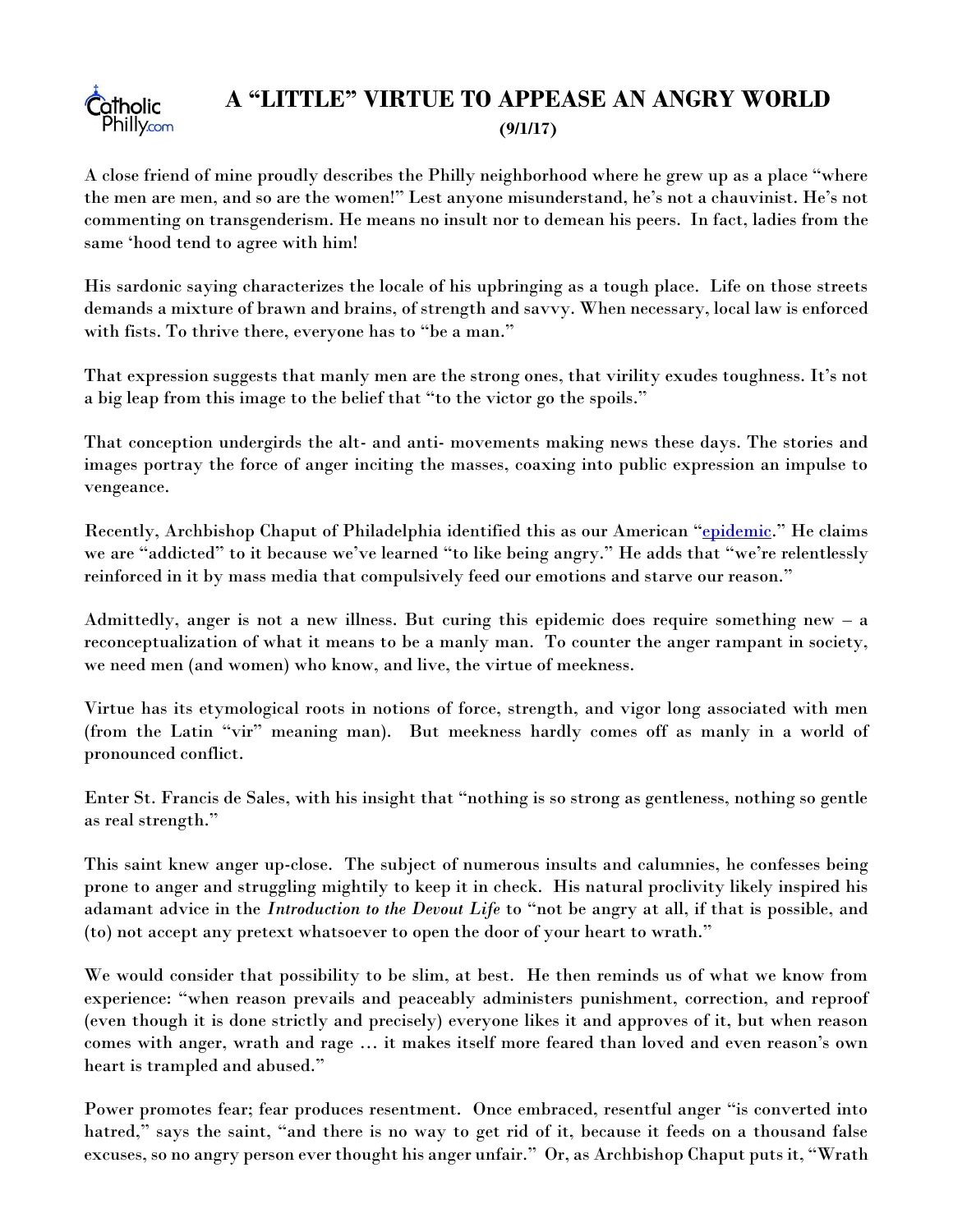feels good, especially when the ugliness of the habit can be dressed in a struggle against real or perceived evils."

To remedy this, de Sales counsels meekness or gentleness ("douceur"). Far from a softness that the English words convey, this virtue is not at all wishy-washy. It requires the strength to intentionally respond to others not out of emotion but from the reasoning that they are like us – imperfect yet worthy, having personal flaws yet also possessing inherent dignity. The same holds true for groups and governments. We, the people, are all alike when it comes to being human.

Being nice, being kind, being gracious – it sounds sappy and appears slight in response to the violent protests that have engulfed our society. Can harm on such a grand scale be countered by such a "little" virtue?

Perhaps we first need to try it. Pointing fingers, shouting accusations, and raising torches or clubs does nothing to lessen the indignation or calm the fracas. Long before we reach that level, the virtue of gentleness offers an antidote which can be administered at home, in school, and around the neighborhood. As the archbishop says, "It should start with us."

And if what the saint says elsewhere is true – "it takes more oil than vinegar to make a good salad!" – then maybe it also takes more meekness than toughness to make good men, and women too.

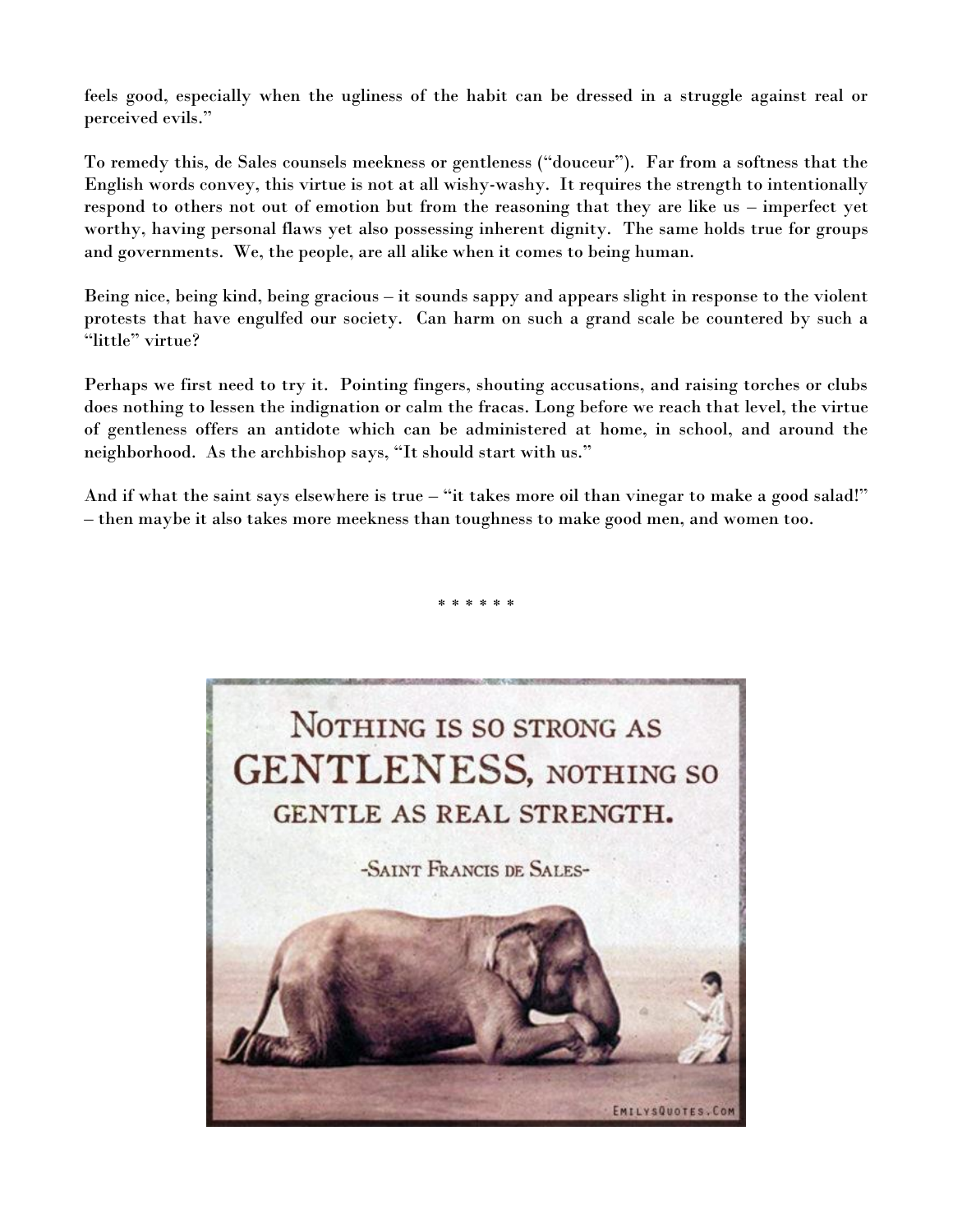<span id="page-5-0"></span>

## **"WE ARE FAMILY" IN THE CHURCH (10-6-17)**

They're much too young to have known the prodigious Pirates of Pittsburgh baseball lore. But they sure sound like they '79 World Series champions.

Youth from around the world recently gathered at the Vatican to prepare for the [October 2018 Synod of Bishops](http://youth.synod2018.va/content/synod2018/en.html) on "Young People, the Faith and Vocational Discernment." ("Young people" in Vaticanspeak refers more to those of university-age than to teenagers.) Concluding their get-together with a **Facebook video**, the digital



natives adopted the slogan: "We are family; let's listen and grown together."

According to a [press release](http://press.vatican.va/content/salastampa/en/bollettino/pubblico/2017/09/19/170919c.html), the seminar disclosed "the desire of young people to find in the Church a *home*, a *family* and a *community* where they can develop their life choices and contribute to the common good." All of us in the iWorld share that longing, but their vantage point differs.

For this hyper-connected generation, the experience of life is technologically-mediated. According to the Synod's **preparatory document**, this digital phenomenon gives young people a distinct "conception" of the world, reality and interpersonal relationships." Consequently, the Synod seeks to develop a pastoral activity appropriate to that experience.

For the younger generation, the "world" has become quite small. Cyberspace seems vast, but the world within it is governed by minute data – bits and bytes of information gathered from activity online and fed with algorithmic precision into every aspect of a young person's life. Meeting new people, navigating trips, receiving news, and shopping for just about anything is all technologically mediated. The world is literally at their fingertips, by way of a hand-held or wrist-worn device.

Pastorally speaking, the challenge will be to get young people to look up from those devices! They may navigate the world with a point and click, but finding meaning there, especially amid so much chaos and conflict, doesn't happen in the 0.34 seconds it takes Google to respond to a query. For that, the Church proclaims the Good News of the Gospel. Through encounters with believers who give witness to [mercy](http://w2.vatican.va/content/francesco/en/messages/communications/documents/papa-francesco_20160124_messaggio-comunicazioni-sociali.html) and [hope](http://w2.vatican.va/content/francesco/en/messages/communications/documents/papa-francesco_20170124_messaggio-comunicazioni-sociali.html) online and in-person, young people can experience the world in a new light.

For today's youth, "reality" has become something virtual. It's still real, of course, but increasingly it comes to be filtered through technology. For the digital generation, "*carpe diem*" translates into taking a photo or video of what's happening. Geo-localization tags where they are. Instagram shows what they're eating. YouTube records the concert they're attending. Reality is not simply to be enjoyed "in the moment." Young people prefer to capture it and desire so share it.

The challenge for pastoral outreach to this generation will be to break through the filters. They may increasingly digitize their experiences, but experience framed by a lens is necessarily limited, despite continual improvements to digital cameras. The Church offers more, by way of a sacramental approach to reality. Through this, young people can learn to appreciate mystery, to ponder the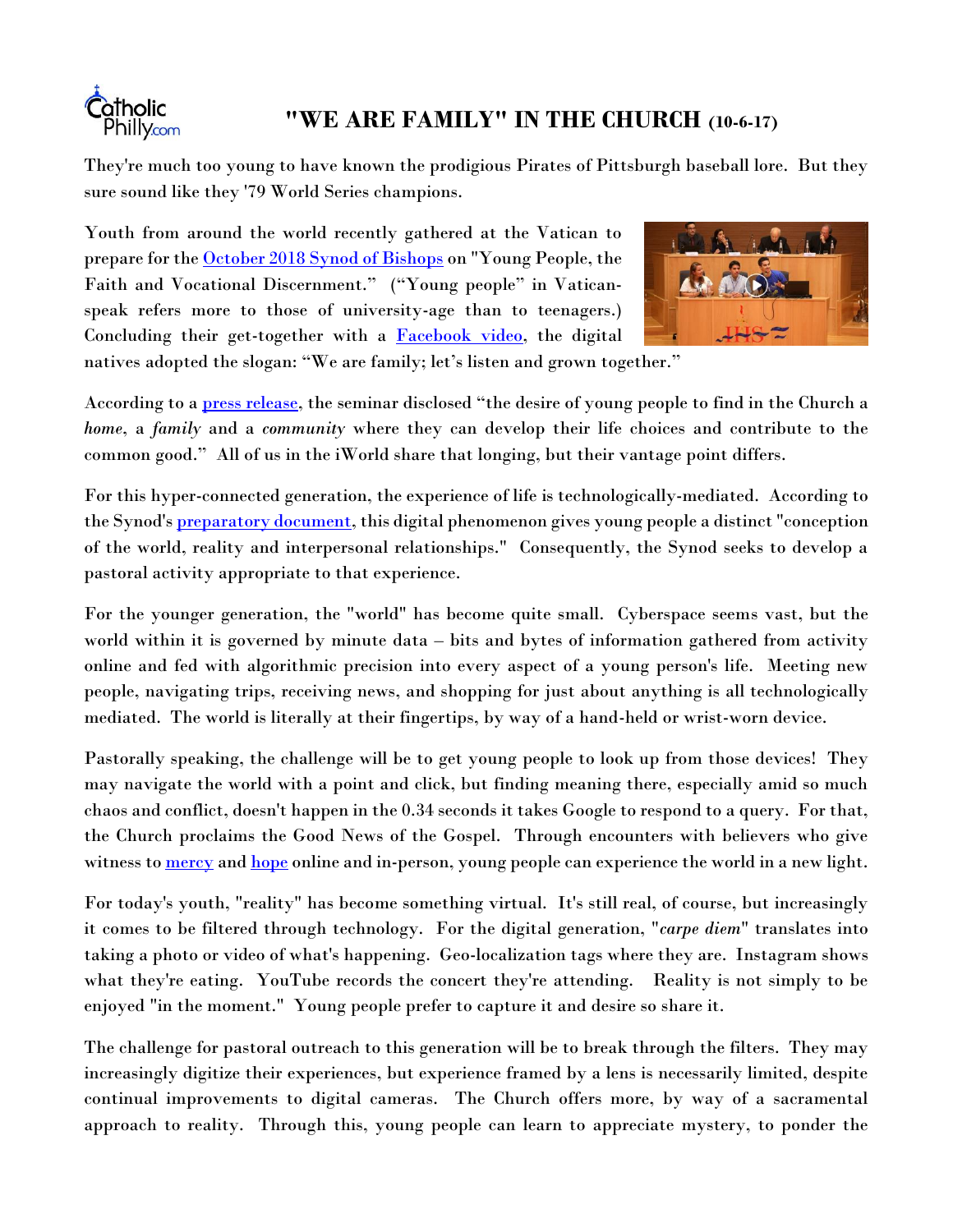supernatural, and to experience the beauty of the sacred as it breaks forth in and through their daily lives.

For young people, "interpersonal relations" have become networked. They still socialize, but do so through screens rather than face-to-face. They prefer texts to lengthy conversation, posts to interactive engagement, and tweets to sustained discourse. As the MIT psychologist [Sherry Turkle](http://www.ted.com/talks/sherry_turkle_alone_together.html) describes it, youth exist "alone together" in social networks, thanks to which they can be in touch with a lot more people, while also keeping all of them carefully at bay.

Ultimately, pastoral work aims to provide a relational experience of eternal communion. Young people today may be linked in to hundreds or thousands of followers; but what they desire, as has every generation before them, is real friendship. The Church offers this, not by way of technological mediation but through the person of Jesus Christ. By reclaiming conversation with Him, mediated through the Sacred Scriptures and prayer and worship, young people can develop a lasting relationship with God and others that alone will give them the joy they so earnestly seek.

Theologically, the Church continues to stress an incarnational, sacramental, and liturgical approach to human life. Our collective challenge, at and beyond the next Synod, is to figure out how best to communicate that to a generation whose experience of life is technologically mediated. To meet this challenge, we most definitely need to ["listen and grow together"](http://press.vatican.va/content/salastampa/en/bollettino/pubblico/2017/10/04/171004b.html) with the young people in our Church family.



http://www.synod2018.va/content/synod2018/en.html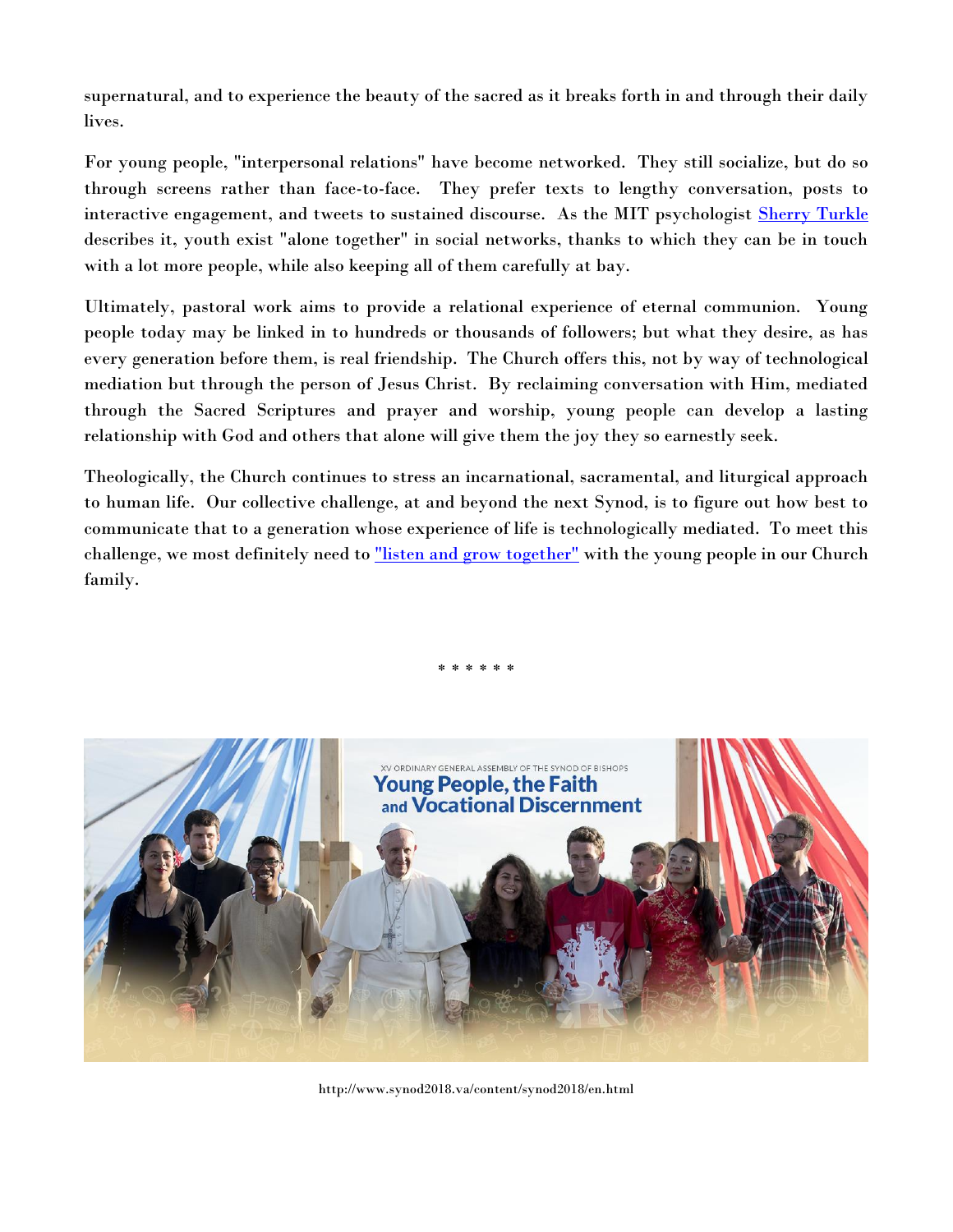#### <span id="page-7-0"></span>**EUCHARISTIC ADORATION EXPRESSES Catholic Philly.com SIMPLICITY ON THE FAR SIDE OF COMPLEXITY (11-3-17)**

In a talk at the headquarters of Facebook, Bishop Robert Barron explained "how to have a religious [argument."](https://www.facebook.com/BishopRobertBarron/videos/1533520986687023/) He began by postulating that such debate, online or offline, works only when founded on the truth that faith is not opposed to reason. That principle has long been a staple of Catholic theology and was thoroughly elucidated in St. John Paul II's encyclical *[Fides et Ratio](http://w2.vatican.va/content/john-paul-ii/en/encyclicals/documents/hf_jp-ii_enc_14091998_fides-et-ratio.html)*, a tour-de-force of magisterial teaching that, when understood, saves modern philosophical thinking from imploding.



But the bishop made his point in simpler terms and with a catchy quote that caught the attention of those denizens of the post and comment domain. There in Silicon Valley, where life is governed through a labyrinth of logarithms, Barron quoted Oliver Wendell Holmes: "I would not give a fig for the simplicity this side of complexity. But I would give my life for the simplicity on the other side of complexity."

The bishop's point is that faith is not a simplistic alternative to, or abdication, of rational thinking. On the contrary, it represents a deliberate choice to trust in relation to the God who reveals Himself to human beings. Faith as a way of knowing entails not the verifiability of scientific proofs, nor the veracity of philosophical ideas, but the personal certitude that can only be known in and through a friendship. Without complexity, faith is simply adherence to some belief; with the complexity of grappling for a response to existential questions and personal anguish, faith becomes a simple trust in God as "the way, the truth, and the life."

More recently, in his [Erasmus Lecture,](https://www.facebook.com/FirstThings/videos/10155294601884682/) Bishop Barron expanded on this theme in terms of "evangelizing the nones" (i.e., those claiming to be spiritual without any religious affiliation). He concluded that talk with a call to engage this cohort – now 25% of the population – with a radical witness to the faith. For this, he recommends we re-visit and re-present the living treasures of the Church.

One of those treasures is Eucharistic Adoration. It may come as a surprise, but this devotional exercise holds a certain appeal for young adults.

Some attribute their interest to an outdated and unfounded nostalgia for the Church of old, others to a cult-like fascination with what is mysterious. But I think there's more to it.

For the under-30 generation, 40% of whom count among the "nones," the religious impulse has not disappeared altogether. They still hold core religious beliefs, even if they are not well-versed in them. They still seek meaning and purpose in life. They still ask the questions that have always compelled the human heart, as Saint John Paul II says: *Who am I? Where have I come from and where am I going? Why is there evil? What is there after this life?* For that philosopher-pope, "the answer given to these questions decides the direction which people seek to give to their lives" (*Fides et Ratio*, no. 1) – even, or especially, for young people.

Adoration can point the way. For this new media generation, answers to the questions they ask are socially shaped. What that means when it comes to religion is that their sense of the sacred goes beyond traditionally holy things (places, objects, etc.) to include their own subjective experience, which, of course, they like to "share" online.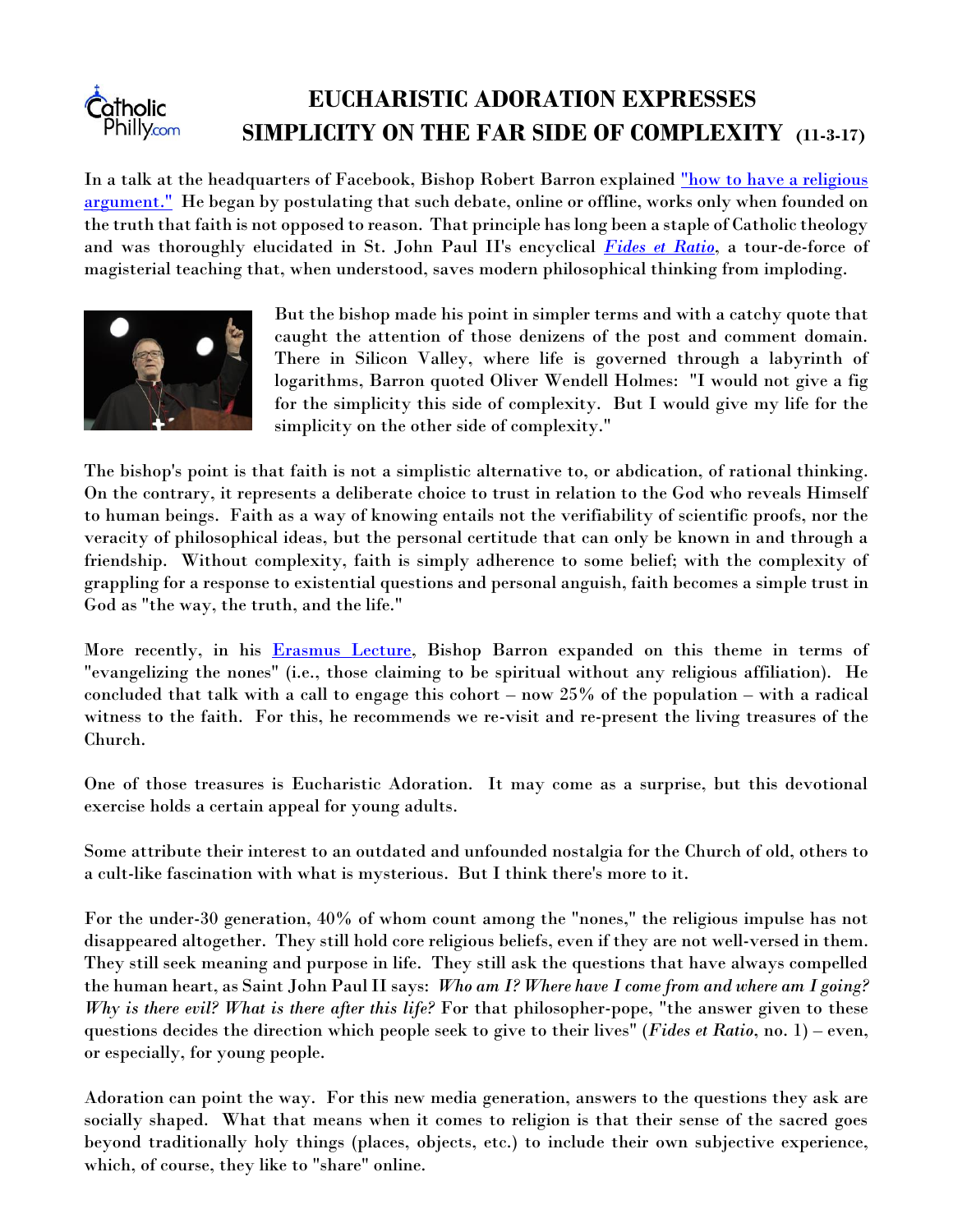Adoration shapes a combination of both. The traditional element comes with the smells 'n bells: the candle lit church, the fragrant incense, the ornamental monstrance, and memorable Latin hymns. These draw the human spirit by appealing to our innate wonder about the supernatural. We respond with Benediction.



But even with the liturgical rite, personal experience still holds sway. Whether in solitary prayer or lone wonder, adoration offers to seekers young and old an opportunity to be aware of a something (actually, a Someone) greater than the chaos of this world, while at the same time assuring them of a goodness (really, a divine Presence) that perdures in and beyond the challenges of their lives. To "behold Him who takes away the sins of the world" opens oneself to transformation.

Yes, Adoration is simple faith, of a kind that we could give a life for. For the faithful, it's sung at Christmas and prayed before the Cross and celebrated with a Holy Hour or a Forty Hours devotion. For the young, this living tradition may be one way that they, too, can believe, on the far side of their own complexities.

\* \* \* \* \* \*



"Jesus waits for us In the Sacrament of Love. Let us be generous in going to meet Him in adoration..."

-St. Pope John Paul II

Bishop Timothy Senior, and the community of **St. Charles Borromeo Seminary** invite you to

The Closing of Forty Hours Friday, November 3, 2017

# $7:00pm$

The evening will begin in **Immaculate Conception Chapel followed by** a procession to the Chapel of Saint Martin of Tours for Vespers and Benediction of the Most Blessed Sacrament.

A wine and cheese reception will follow in the **College Auditorium.**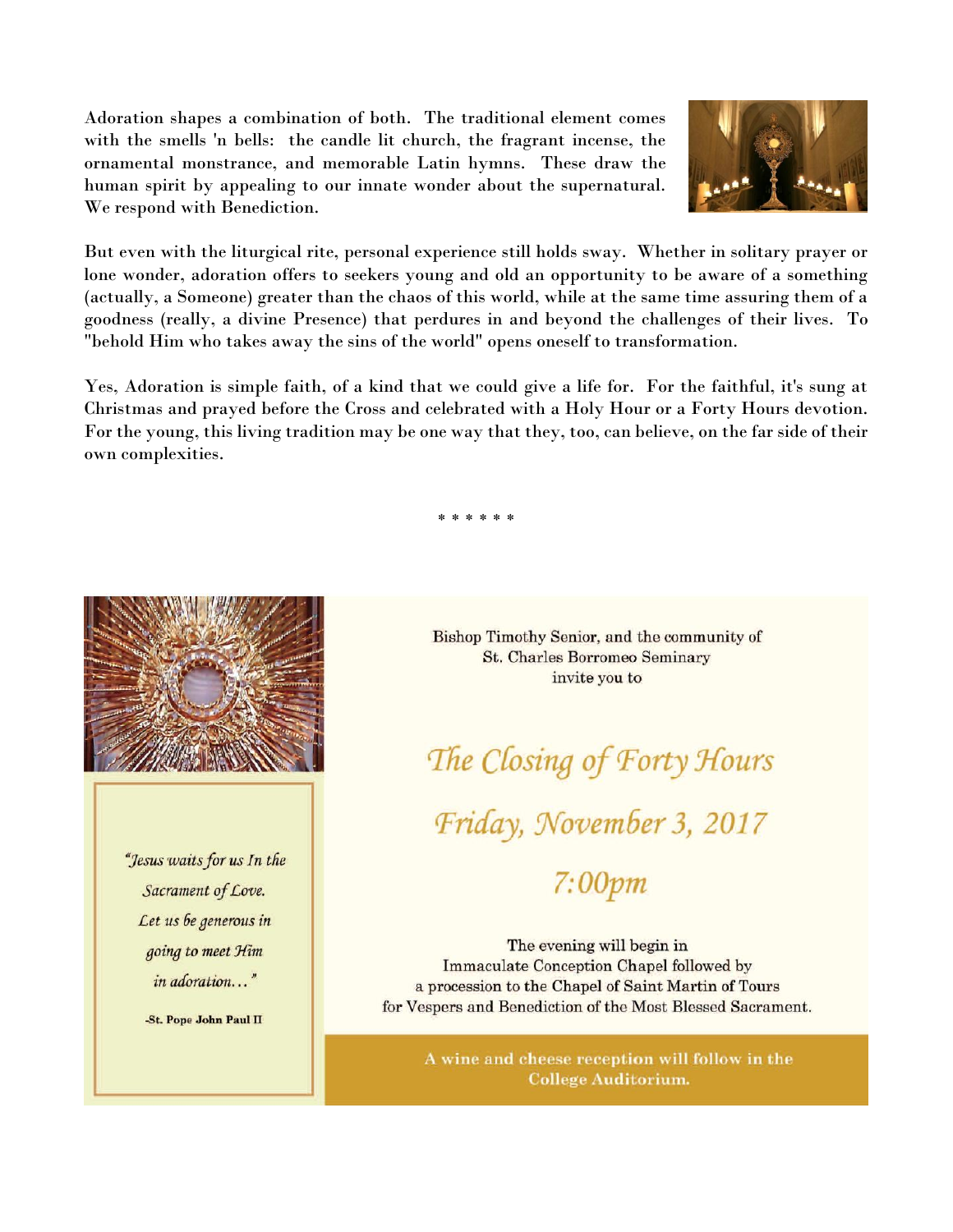<span id="page-9-0"></span>

#### **IT'S TIME TO CHANGE OUR MINDS ABOUT CHRISTMAS (12/4/17)**

'Tis the season – for becoming a sentinel.

Amid the hype of the holidays, the liturgical message that recurs at this time of year comes through in a single word: "Watch!"

With this imperative, Jesus exhorts his followers in the Gospel of Mark that is read on the first Sunday of Advent: "Watch, therefore; you do not know when the Lord of the house is coming … What I say to you, I say to all: 'Watch'!" (Mark 13:37).

What He says is more than "wait and see" – as if simply having eyes wide open were enough. What He means is more than "pay attention" – as if only to avoid the element of surprise.

To watch is to look out for, to be vigilant in trying to see what (or who) is out there. Ask a Marine what it means to "keep watch" and you'll learn that it can be an arduous task, especially on post during a cold and dark winter's night.

The enemy of such watchfulness is ennui, that feeling of listlessness that comes from a lack of activity or excitement. It's a sleepiness that yawns upon us when nothing is happening. But it can also overtake us even when we're fully awake.

Minds get tired from the myriad of thoughts racing through them, so much so that we can't seem to focus. Hearts grow weary with anxious concern about loved ones and worries about things we cannot control. Souls can be fatigued, when the endless routines of life keep us in a rut and sap the joy of a new day.

"Watch!" says the Lord, for God knows that human nature is prone to drift off or drift away, that the ways of this world can darken the prospects of hope and turn cold the reasons for joy.



But Someone *is* coming. To be mindful of that is [what the Advent](http://catholicphilly.com/2017/12/news/national-news/advent-liturgical-season-with-two-parts-and-tools-to-help/)  [season beckons.](http://catholicphilly.com/2017/12/news/national-news/advent-liturgical-season-with-two-parts-and-tools-to-help/) And now we have special calendars to help us keep on track.

Advent calendars count the days of December in anticipation of Christmas. Crafty construction allows the user to open a "window" or a box each day to receive a gift. Digital designs use barcodes or push the daily delight to your device in the form of badges, banners, or other notifications.

[Religious versions](http://www.usccb.org/prayer-and-worship/liturgical-year/advent/index.cfm) of these calendars traditionally include readings, prayers, or spiritual thoughts for each of the twenty-four days. Secular ones promote a [daily random act of kindness.](https://www.coffeecupsandcrayons.com/random-acts-christmas-kindness-printable-advent-calendar/) Other versions now abound.